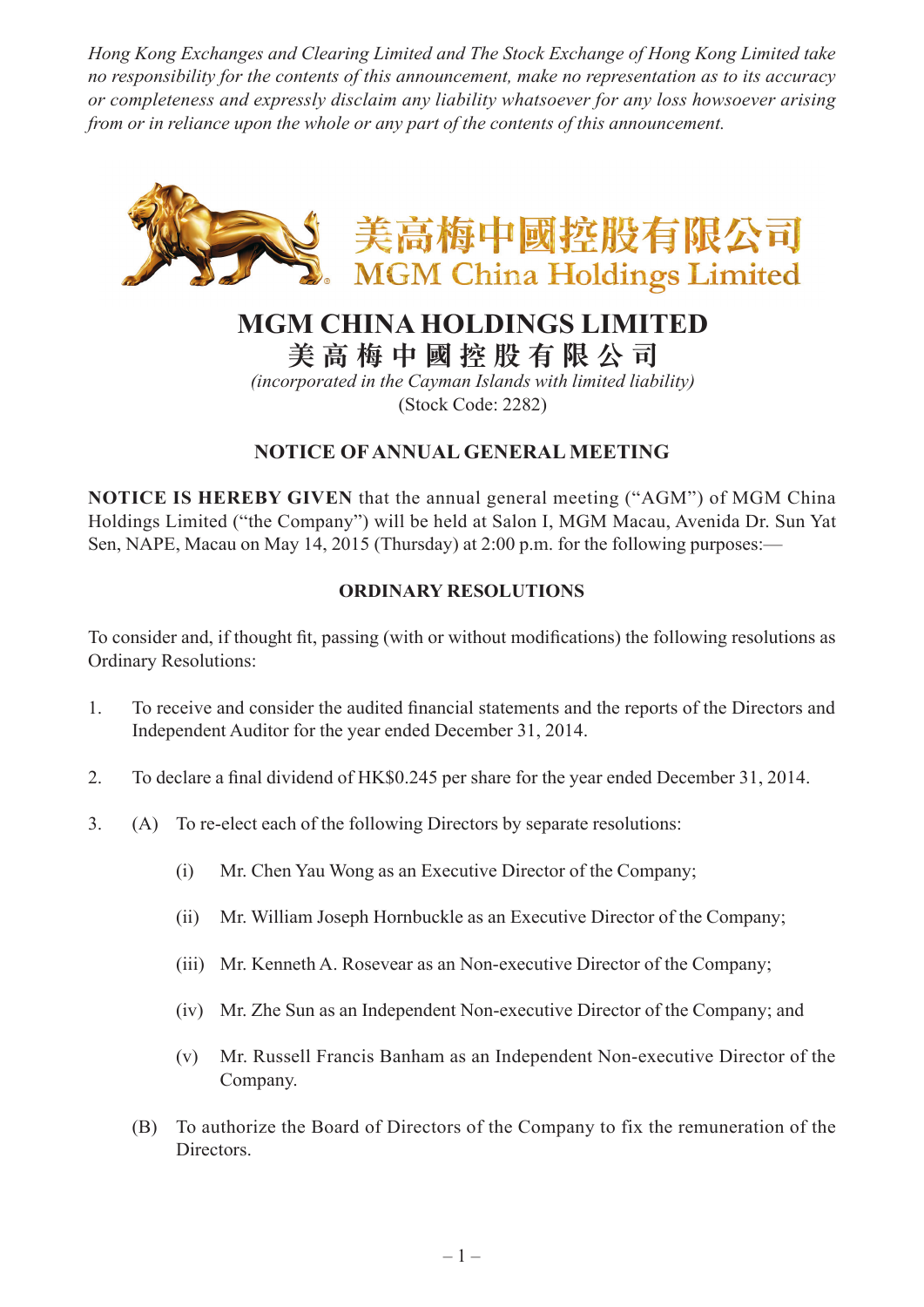4. To re-appoint Messrs. Deloitte Touche Tohmatsu as the Independent Auditor of the Company and to authorize the Board of Directors to fix its remuneration.

### 5. "**THAT**:

- (a) subject to paragraph (b) below, a general mandate be and is hereby unconditionally granted to the Directors of the Company to exercise during the Relevant Period (as hereinafter defined) all the powers of the Company to allot, issue and deal with additional shares of HK\$1.00 each in the capital of the Company and to make or grant offers, agreements or options (including bonds, warrants and debentures convertible into shares of the Company) which will or may require the exercise of such powers either during or after the Relevant Period;
- (b) the aggregate nominal amount of the share capital allotted or agreed conditionally or unconditionally to be allotted and issued by the Directors of the Company pursuant to this resolution, otherwise than pursuant to (i) a rights issue; (ii) any option scheme or similar arrangement for the time being adopted for the grant or issue to the employees of the Company and/or any of its subsidiaries of shares or rights to acquire shares of the Company; or (iii) any scrip dividend scheme pursuant to the Articles of Association of the Company from time to time, shall not exceed 20% of the aggregate nominal amount of the share capital of the Company in issue at the date of this resolution, and the said approval shall be limited accordingly; and
- (c) for the purpose of this resolution:

"Relevant Period" means the period from the passing of this resolution until whichever is the earliest of:

- (i) the conclusion of the next annual general meeting of the Company;
- (ii) the expiration of the period within which the next annual general meeting of the Company is required by law to be held; or
- (iii) the date on which the mandate given under this resolution is revoked or varied by ordinary resolution of the shareholders at a general meeting of the Company."

#### 6. "**THAT**:

- (a) subject to paragraph (b) below, a general mandate be and is hereby unconditionally granted to the Directors of the Company to exercise during the Relevant Period (as hereinafter defined) all the powers of the Company to repurchase shares of HK\$1.00 each in the capital of the Company ("Shares") on The Stock Exchange of Hong Kong Limited (the "Stock Exchange") subject to and in accordance with all applicable laws and the requirements of the Rules Governing the Listing of Securities on the Stock Exchange as amended from time to time;
- (b) the aggregate nominal amount of the Shares which may be repurchased pursuant to the approval in paragraph (a) above shall not exceed 10% of the aggregate nominal amount of the share capital of the Company in issue at the date of this resolution and the said approval shall be limited accordingly; and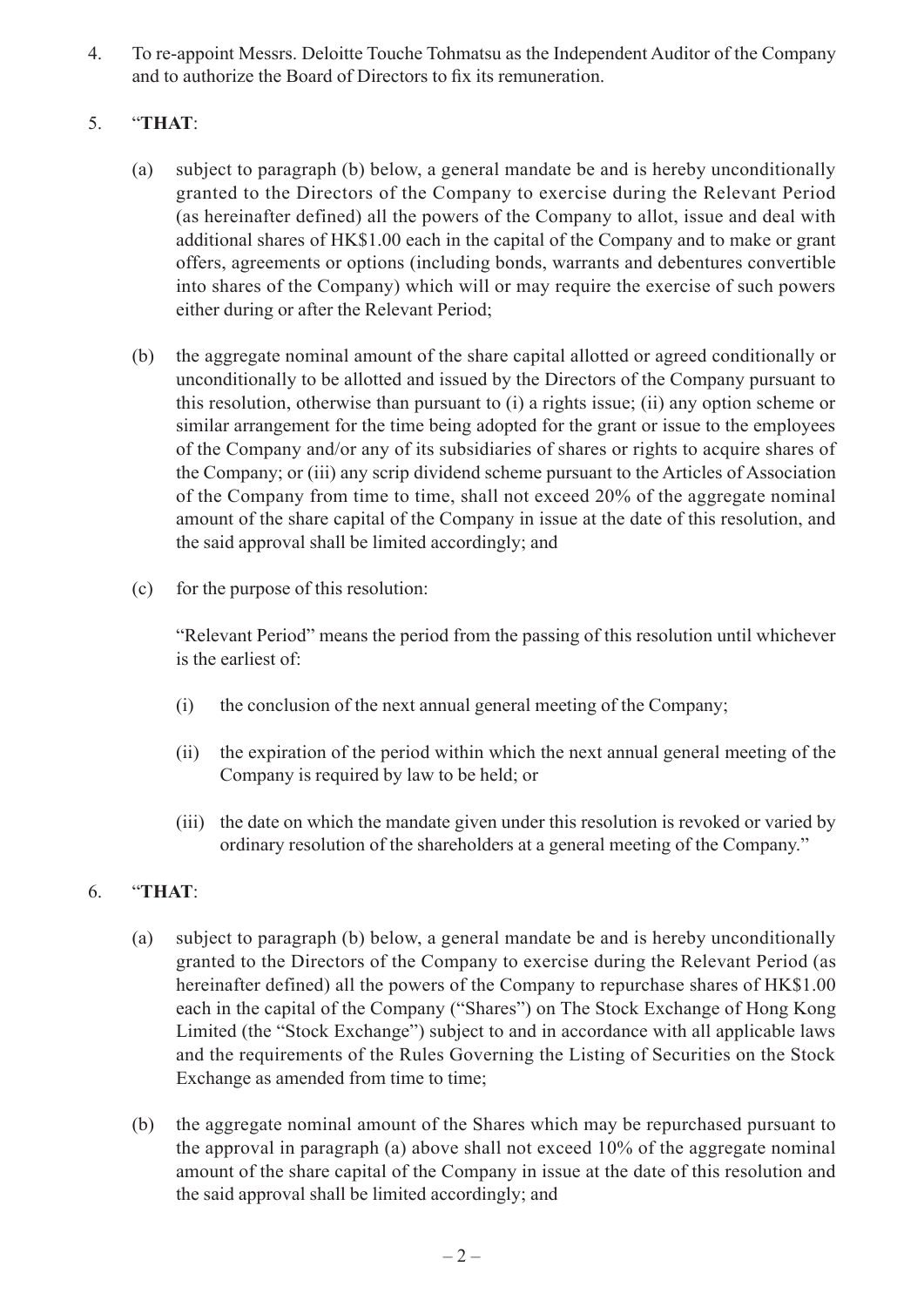(c) for the purpose of this resolution:

"Relevant Period means the period from the passing of this resolution until whichever is the earliest of:

- (i) the conclusion of the next annual general meeting of the Company;
- (ii) the expiration of the period within which the next annual general meeting of the Company is required by law to be held; or
- (iii) the date on which the mandate given under this resolution is revoked or varied by ordinary resolution of the shareholders at a general meeting of the Company."
- 7. "**THAT**, conditional upon the passing of Resolutions (5) and (6) set out in the notice convening this meeting, the aggregate nominal amount of the share capital of the Company which are repurchased by the Company pursuant to Resolution (6) shall be added to the aggregate nominal amount of the shares which may be issued pursuant to Resolution (5)."

By Order of the Board **MGM China Holdings Limited Antonio MENANO** *Company Secretary*

Hong Kong, April 14, 2015

*Notes:*

- (1) All resolutions at the meeting will be taken by poll pursuant to the Listing Rules. The result of the poll will be published on the websites of the Stock Exchange and the Company in accordance to the Listing Rules.
- (2) Any shareholder entitled to attend and vote at the AGM is entitled to appoint one or more proxies to attend and, on a poll, vote in his stead. A proxy need not be a shareholder of the Company but must attend AGM in person to represent you. If more than one proxy is appointed, the number of shares in respect of which each such proxy so appointed must be in specified in the relevant form or proxy.
- (3) To be valid, a form of proxy, together with the power of attorney or other authority (if any) under which it is signed, or a certified copy thereof, must be lodged with the Company's Hong Kong Listed Share Registrar, Computershare Hong Kong Investor Services Limited, at 17M Floor, Hopewell Centre, 183 Queen's Road East, Wanchai, Hong Kong not less than 48 hours before the time fixed for holding the meeting. Completion and return of a form of proxy will not preclude a shareholder from attending and voting in person at the AGM or any adjourned meeting thereof should be the shareholder so wish.
- (4) For determining the entitlement of Shareholders to attend and vote at the AGM, the register of members of the Company will be closed from May 13, 2015 to May 14, 2015 (both days inclusive) during which period no transfer of shares will be effected. In order to entitled to attend and vote at the AGM, all transfers, accompanied by the relevant share certificates, must be lodged with the Company's Hong Kong listed share registrar, Computershare Hong Kong Investor Services Limited, at Shops 1712-1716, 17th floor, Hopewell Centre, 183 Queen's Road East, Wanchai, Hong Kong for registration no later than 4:30 p.m. on Tuesday, May 12, 2015.